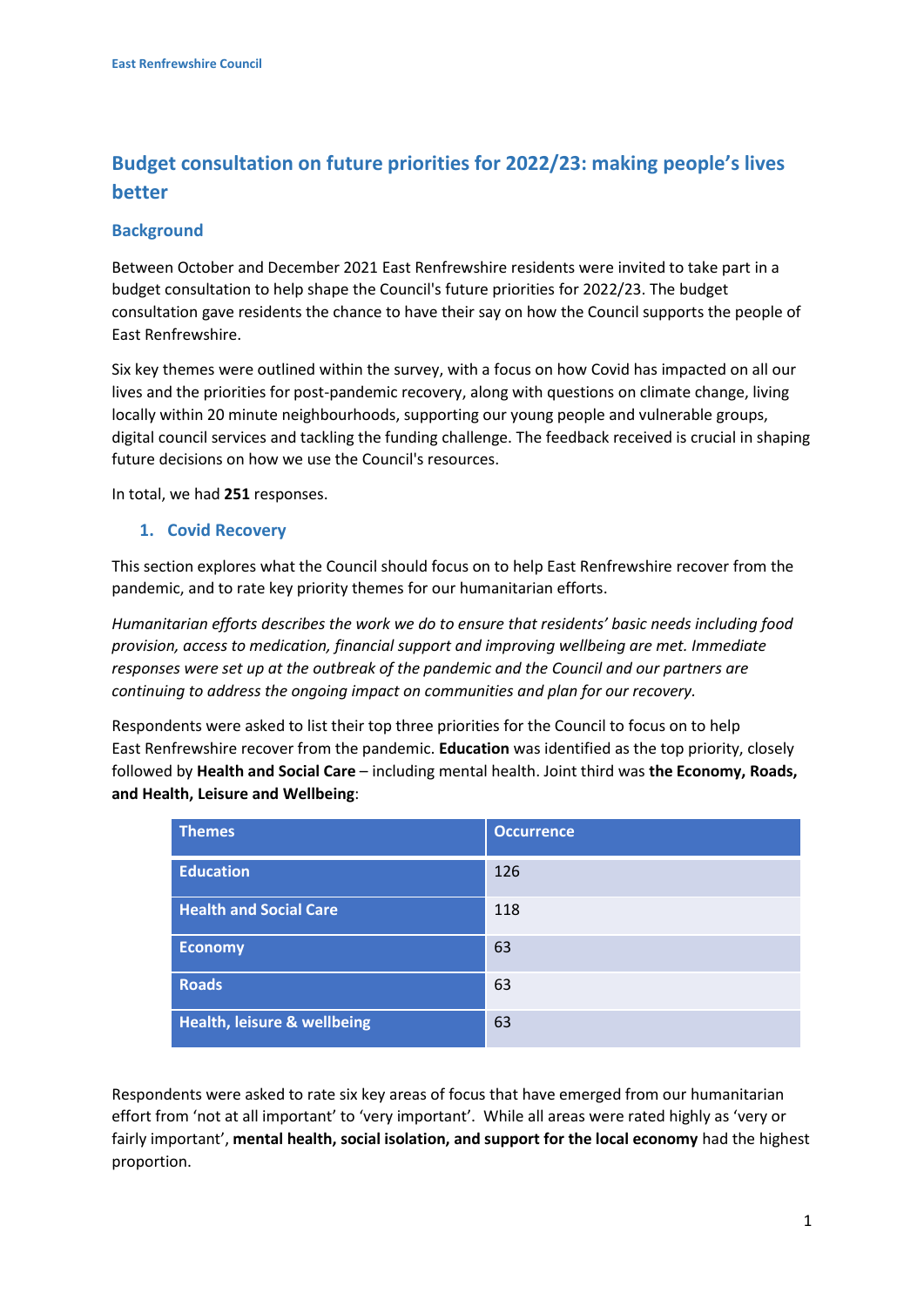| <b>Humanitarian areas</b>                                     | Proportion of respondents rating as fairly or very<br>important |
|---------------------------------------------------------------|-----------------------------------------------------------------|
| 1) Mental Health                                              | 95%                                                             |
| 2) Social Isolation                                           | 92%                                                             |
| 3) Support for the local economy                              | 91%                                                             |
| 4) Giving people the skills to help<br>them on the job market | 86%                                                             |
| 5) Support for third sector                                   | 85%                                                             |
| 6) Support with managing<br>finances                          | 84%                                                             |

*"Providing more mental health support in the community is essential".*

*"Restoring levels of pre-pandemic social interaction safely."*

## **2. Climate Change**

The Council has a vital role to play in supporting the Scottish Government's target to reduce carbon emissions to net-zero by 2045.

Respondents were asked where the Council should focus its activity in tackling climate change by rating the level of importance on a number of measures.

| <b>Climate measure</b>                                                                                                       | Proportion of respondents rating as<br>'fairly or very important' |
|------------------------------------------------------------------------------------------------------------------------------|-------------------------------------------------------------------|
| 1) Working to ensure that all Council buildings,<br>operations and services are working towards a<br>net-zero position       | 84%                                                               |
| 2) Supporting local businesses to work towards<br>net-zero operations                                                        | 84%                                                               |
| 3) Supporting local residents to adopt more<br>sustainable behaviours which will help East<br>Renfrewshire to reach net-zero | 83%                                                               |
| 4) Supporting school pupils to raise awareness<br>of climate change and encourage them to work<br>towards a net-zero future  | 86%                                                               |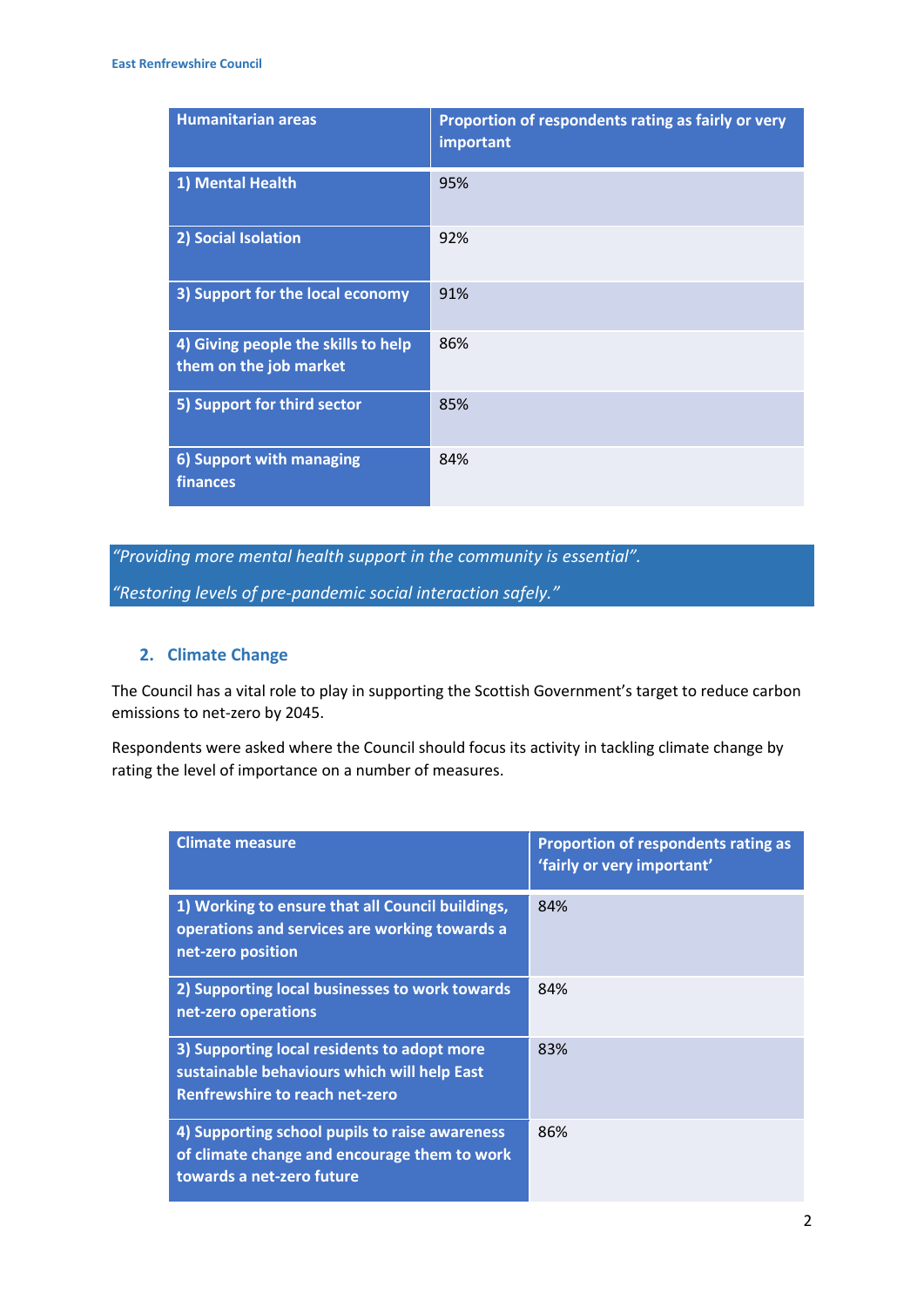*"Providing all residents with information around accessing grants or funding to support them in reducing the high costs of energy."*

*"…training children and young people's mindsets, like muscle memory, rewarding positive impacts and trends."*

Respondents were also asked to prioritise what is important to them personally in terms of climate change. Reducing emissions through carbon reduction activities e.g. increased use of public transport and electric vehicles, supporting active travel (cycling and walking) and changing environmental behaviors were the most important priorities followed by restoring and protecting greenspace and biodiversity. In terms of broader areas for action to tackle climate change, improving biodiversity and greenspace was rated as most important followed by improving energy efficiency within homes and other buildings.

# **3. Living locally- 20 minute neighbourhoods**

20 minute neighbourhoods are places where residents can meet almost all of their essential needs including education, health care, shopping and leisure within a comfortable walking distance from their home. This is designed to benefit local economies, health and wellbeing, community cohesion, pride of place, and climate change:

- **89%** of respondents felt that 20 minute neighbourhoods should 'definitely or possibly' be a focus for East Renfrewshire Council.
- Just over **47%** of residents access 'All or Most of their Daily needs' within a 20 minute walk from where you live (excluding work commute)

Locally, some respondents would like to see a more diverse range of shops and leisure places in East Renfrewshire. Others highlighted the need for improved public transport, as well as improved cycle lanes and infrastructure as an alternative to 20 minute neighbourhoods.

*"Not everyone has access to a car. Public transport locally is dreadful and does not meet every locality……"* 

*" [20 minute neighbourhoods]..would mean less isolation and less car use"* 

### **4. Supporting our young people and vulnerable groups**

The pandemic has highlighted that additional support services for young people and vulnerable groups may be an increasing priority in the future. Respondents were asked questions on the importance of the Council providing additional services/support:

- **87%** felt that it is 'very or fairly important' for the Council to provide additional support for young people's mental health and wellbeing.
- **90%** think that it is 'very or fairly important' for the Council to provide additional support for children and young people's learning and achievement considering the impacts of the pandemic.
- **92%** of respondents felt that the Council providing additional funding to integrated health and social care services was 'very or fairly important' to them.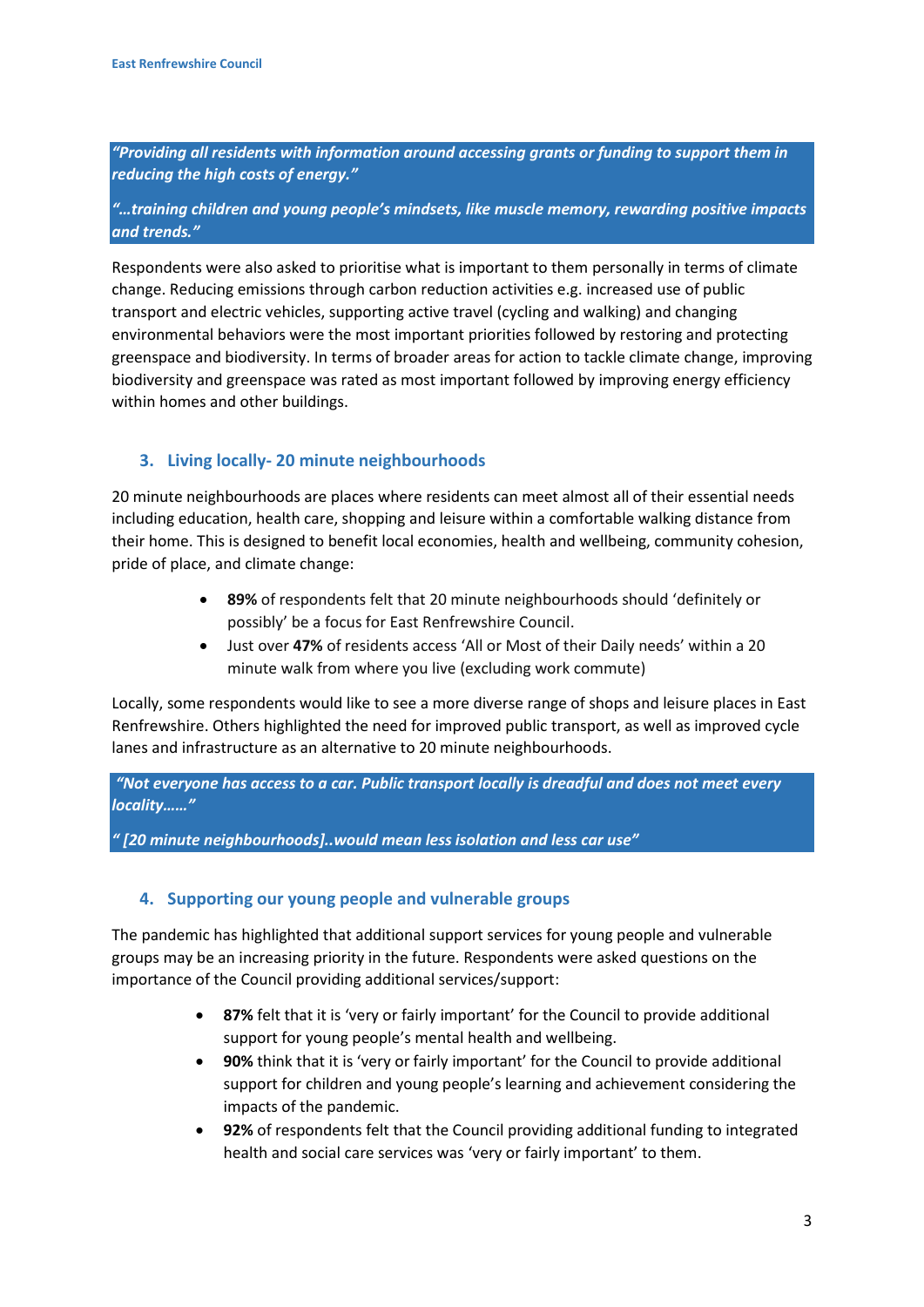*"Free extra tutorials for kids who have missed a lot of their education through COVID". "Better social care seems to free up health worker's time to deal with those that need it"*

# **5. Digital Council Services**

Many Council services have become more accessible in recent years as we have increased the number of services residents can request or access online. Booking systems, payments and applying for housing are just some of the services which are now available digitally. As we continue to drive forward with our digital plans, we want to make sure that our services remain accessible for all residents:

• **82%** of respondents think that they would either 'possibly or definitely' like to see the Council make more services available online.

Some respondents would like to see more focus on improving the digital services the Council currently offers. There were also suggestions for introducing digital health services, and increasing capacity to help those who are digitally excluded.

*"More local classes provided at various times for people of all ages from complete novice to ECDL/coding type classes to allow people to progress into employment".*

*"Provide computing workshops for the older residents"*

## **6. Tackling the funding challenge**

The Council's overall expenditure is about £300 million every year. Although this is a lot of money, much of it is already committed to providing essential services such as education for around 17,000 children and young people, early learning and childcare and supporting older people to live in their own homes or in care homes. We must provide these and other services by law and – while we are of course keen to do so – it leaves us with limited scope to change how we spend the money we receive.

Most of our funding (around 80%) comes from Government grants, with only 20% raised by Council Tax. Our government grant has not increased in line with inflation for many years and we have had to look for savings every year to balance our budget.

Bearing in mind the need for the Council to balance future budgets, respondents were asked questions on whether the Council should consider charging more for services that are/aren't currently paid for by residents.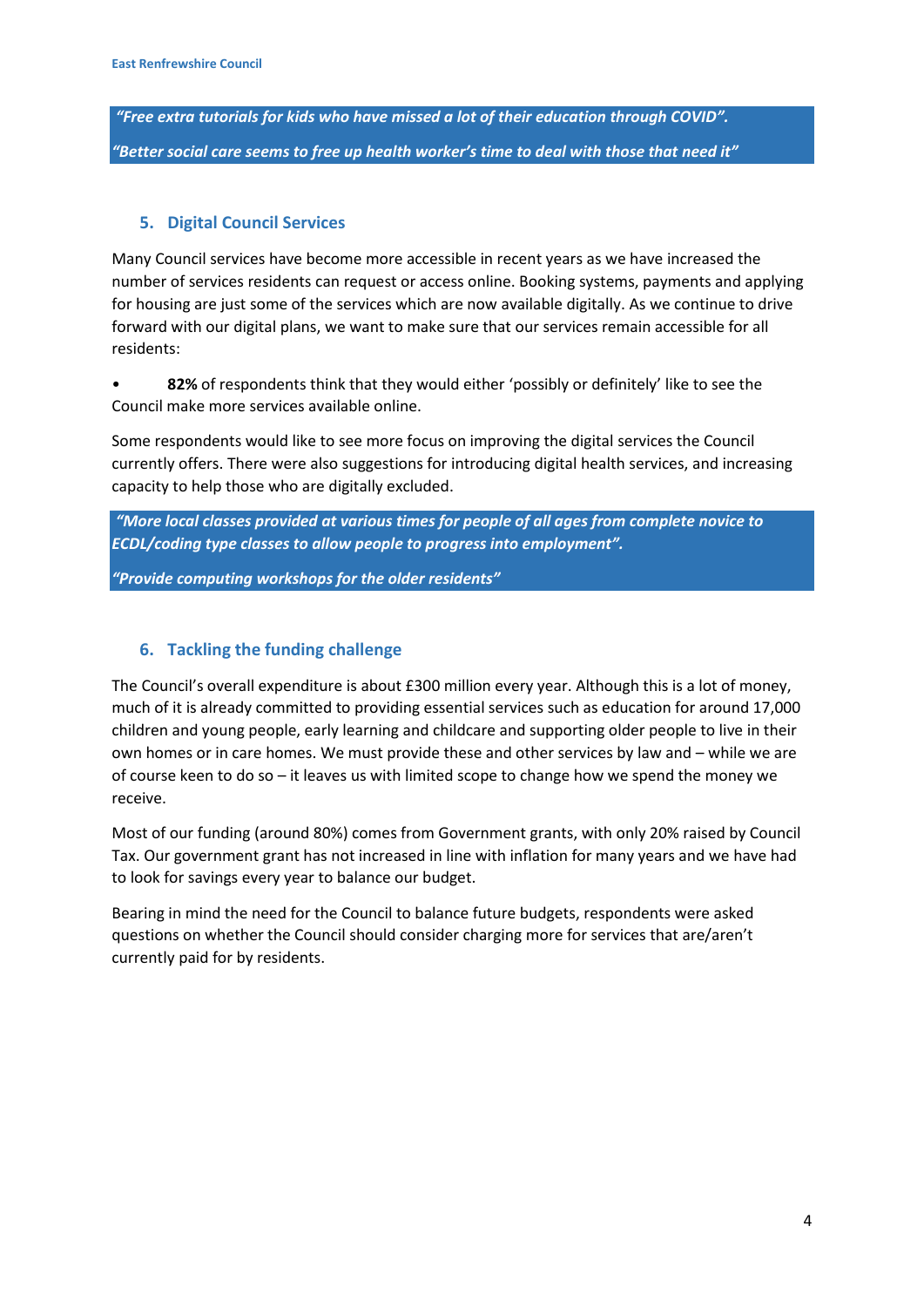| Should the Council consider charging more for services that are currently paid for? |     |  |
|-------------------------------------------------------------------------------------|-----|--|
| Definitely                                                                          | 13% |  |
| Possibly                                                                            | 43% |  |
| <b>Definitely Not</b>                                                               | 41% |  |
| Do not know                                                                         | 4%  |  |
| <b>Total Responses</b>                                                              | 247 |  |

While some respondents indicated they were willing to pay more for services; others expressed concerns about the current cost of living and indicated that are already experiencing financial constraints so worry about any increase in Council charges.

| Should the Council consider charging more for services that are not currently paid for? |     |  |
|-----------------------------------------------------------------------------------------|-----|--|
| Definitely                                                                              | 9%  |  |
| Possibly                                                                                | 42% |  |
| Definitely Not                                                                          | 43% |  |
| Do not know                                                                             | 6%  |  |
| <b>Total Responses</b>                                                                  | 247 |  |

Of 247 that responded to the question on whether the Council should consider reducing or stopping some services, **46%** said 'possibly or definitely', and **45%** said 'definitely not'.

#### **Budget Themes Ranked**

For the six budget themes, respondents were asked to rate on a scale of 1-10 how important it is for them for the Council to action or invest in each theme. With 1 indicating 'unimportant' and 10 'very important'. Scores were calculated for those scoring 6 and above to indicate what is most important for the people of East Renfrewshire.

Respondents prioritised the most important budget themes as: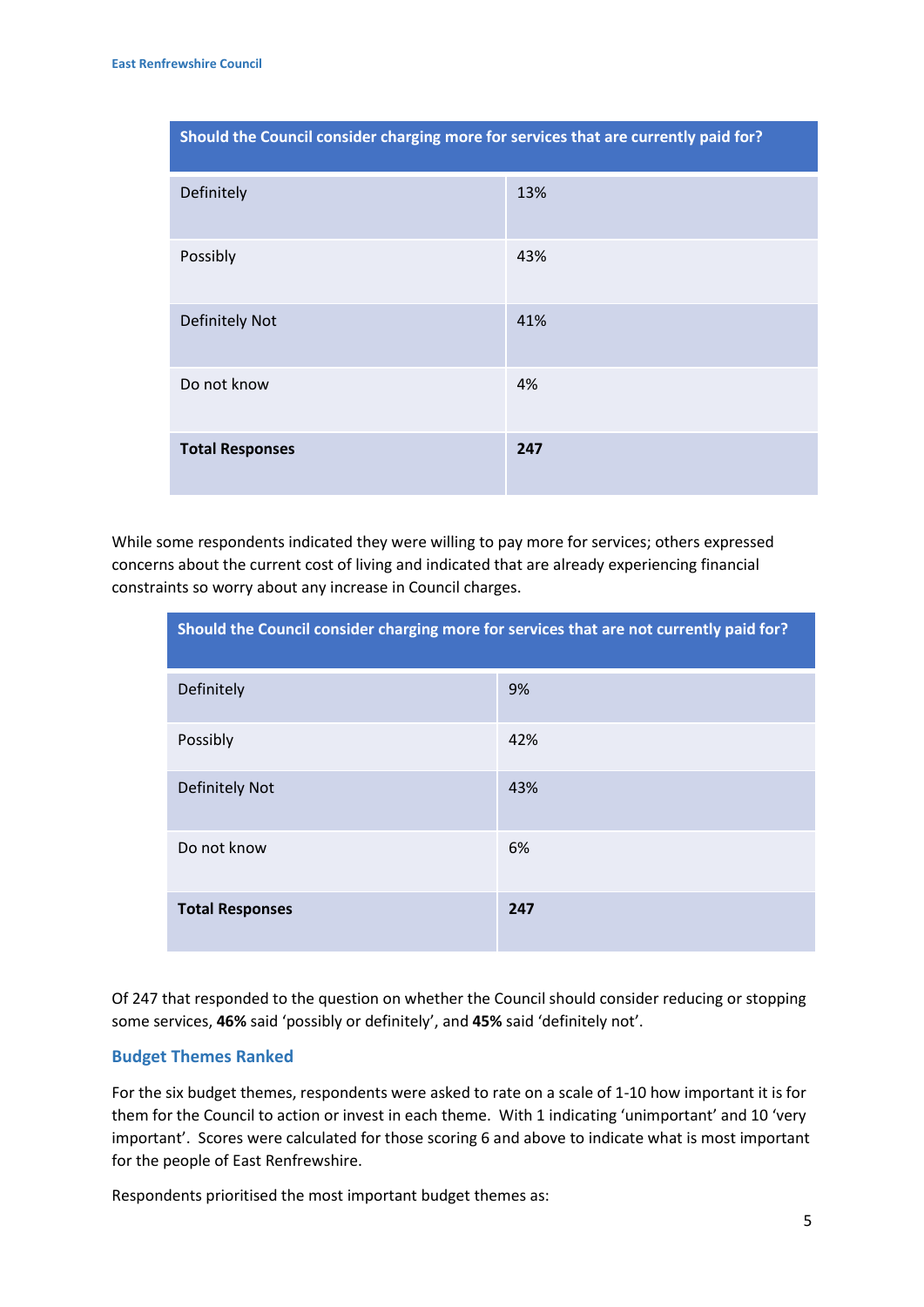**Support for young people and vulnerable groups** (87% of respondents answered 6 or higher out of a scale of 10) **Tackling the funding challenge** (80%) and **Climate change** (79%)

| <b>Theme rank</b>                                       | Proportion of respondents scoring 6 and higher for<br>level of importance |
|---------------------------------------------------------|---------------------------------------------------------------------------|
| 1) Supporting our young people and<br>vulnerable groups | 87%                                                                       |
| 2) Tackling the funding challenge                       | 80%                                                                       |
| 3) Climate Change                                       | 79%                                                                       |
| 4) Covid Recovery                                       | 77%                                                                       |
| 5) Living locally - 20 minute<br>neighbourhoods         | 64%                                                                       |
| 6) Digital Council services                             | 63%                                                                       |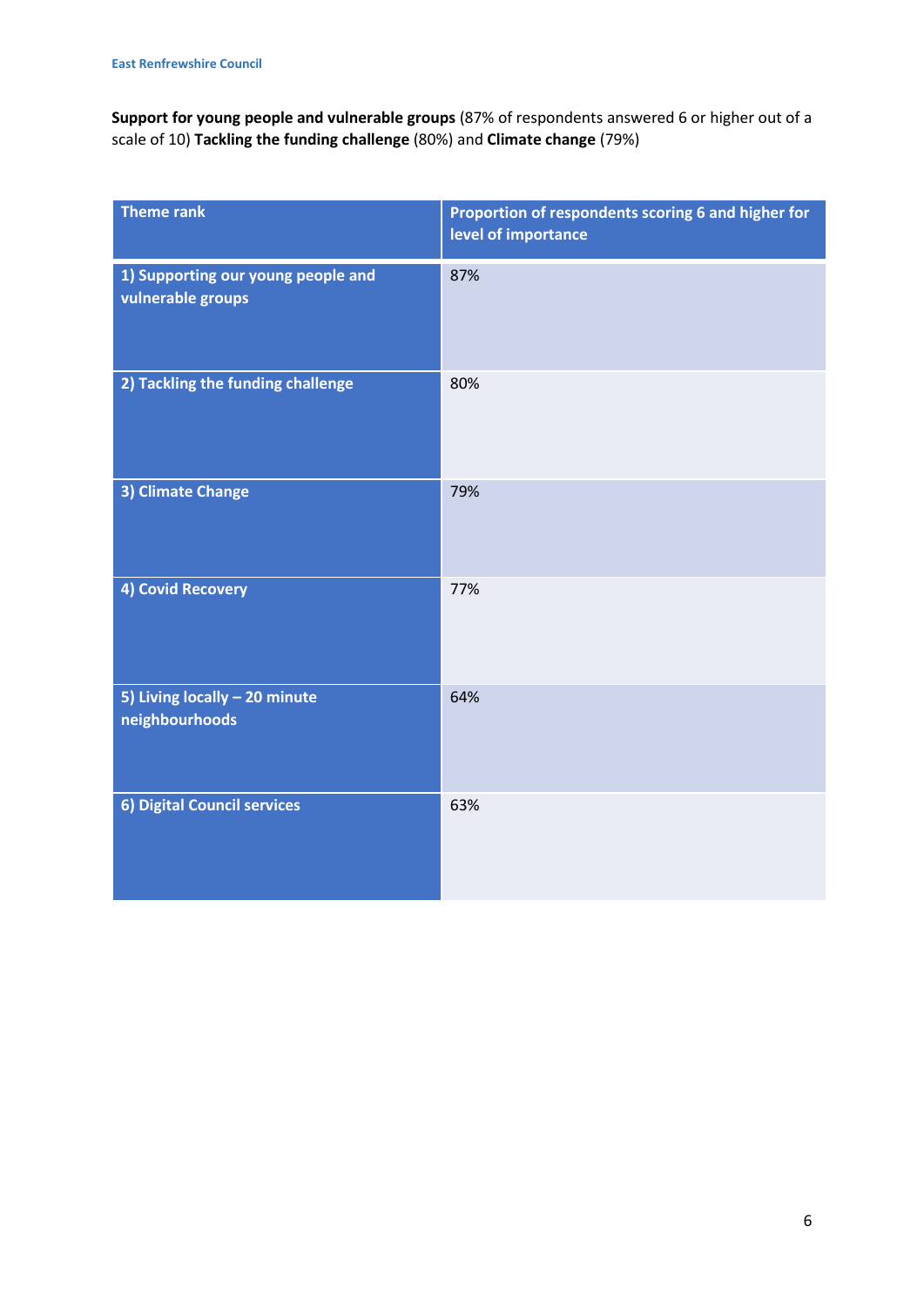# **Demographics of respondents**

63% of survey respondents were female, and the greatest response was from the 40-49 year age group (32% of respondents). The majority of respondents identified as White Scottish.

| <b>Gender Identity</b> | Number of respondents | Percentage (%) |
|------------------------|-----------------------|----------------|
| Female                 | 158                   | 63%            |
| <b>Male</b>            | 83                    | 33%            |
| In another way         |                       | 1%             |
| Did not answer         | 8                     | 3%             |

| <b>Physical or mental condition</b><br>lasting more than a year | Number of respondents | Percentage (%) |
|-----------------------------------------------------------------|-----------------------|----------------|
| Yes                                                             | 50                    | 20%            |
| <b>No</b>                                                       | 189                   | 75%            |
| Did not answer                                                  | 12                    | 5%             |

| Age                   | Number of respondents | Percentage (%) |
|-----------------------|-----------------------|----------------|
| 18-29                 | $\overline{9}$        | 4%             |
| 30-39                 | 56                    | 22%            |
| 40-49                 | 80                    | 32%            |
| 50-64                 | 51                    | 20%            |
| $65+$                 | 22                    | 9%             |
| <b>Did not answer</b> | 33                    | 13%            |

| <b>Ethnicity</b>                                    | Number of respondents | Percentage (%) |
|-----------------------------------------------------|-----------------------|----------------|
| <b>White - All Groups</b>                           | 219                   | 88.7%          |
| Asian, Asian Scottish or Asian 11<br><b>British</b> |                       | 4.5%           |
| <b>Other</b>                                        | 3                     | 1.2%           |
| <b>Not Answered</b>                                 | 14                    | 5.6%           |

| <b>Ward</b>                                           | Number of respondents |
|-------------------------------------------------------|-----------------------|
| <b>Barrhead, Liboside and</b><br><b>Uplawmoor</b>     | 33                    |
| <b>Clarkston, Netherlee and</b><br><b>Williamwood</b> | 45                    |
| <b>Giffnock and Thornliebank</b>                      | 28                    |
| <b>Newton Mearns North and</b><br><b>Neilston</b>     | 63                    |